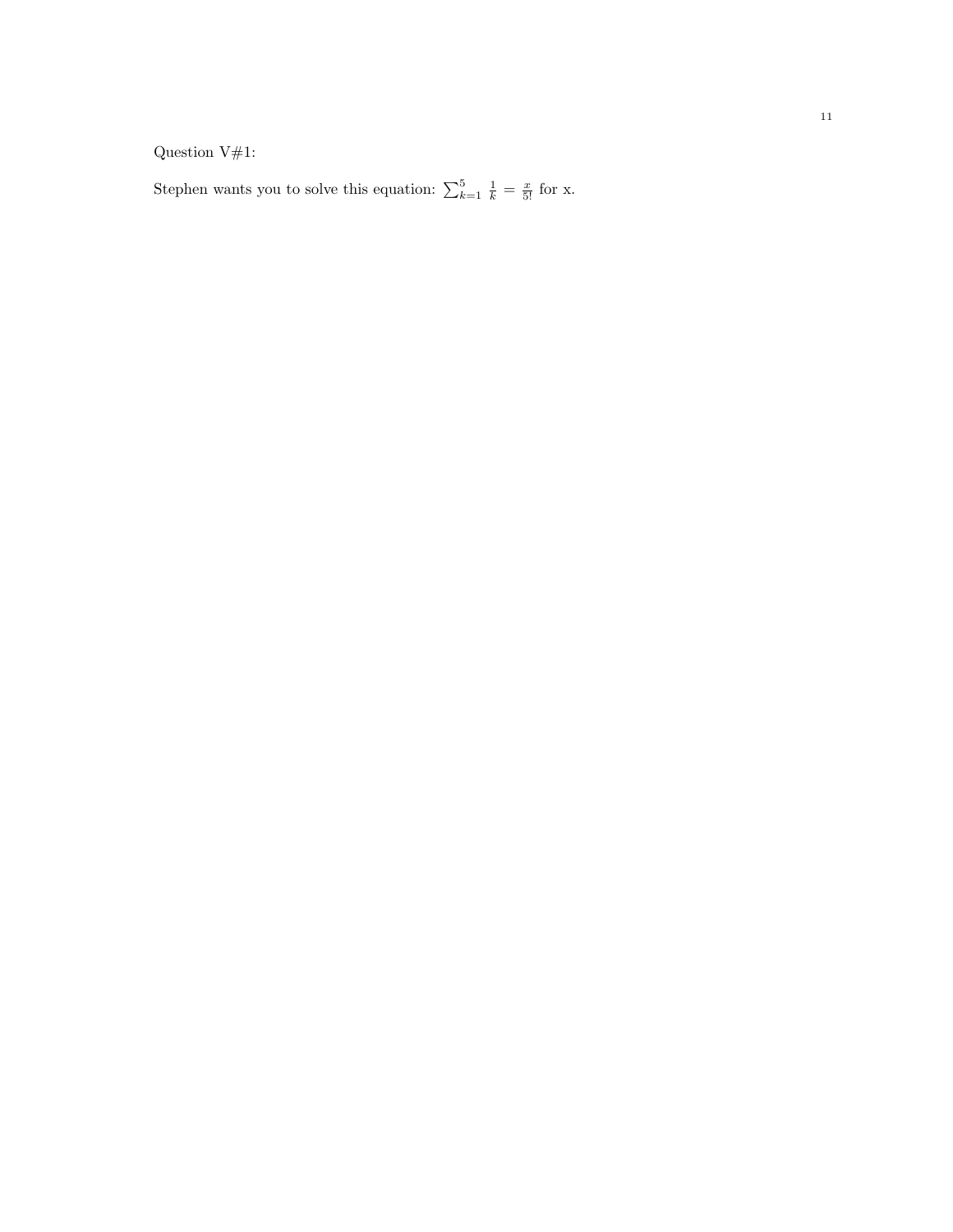Question V#2:

Professor Li and her daughter went to the Atlanta zoo. They noticed that the number of animals per cage is 5. Later that day, they realized they have miscounted the number of animals in one cage: there are 2 extra animals. They computed the new average, and found it to be 5.1. How many different cages did Professor Li and her daughter visited that day?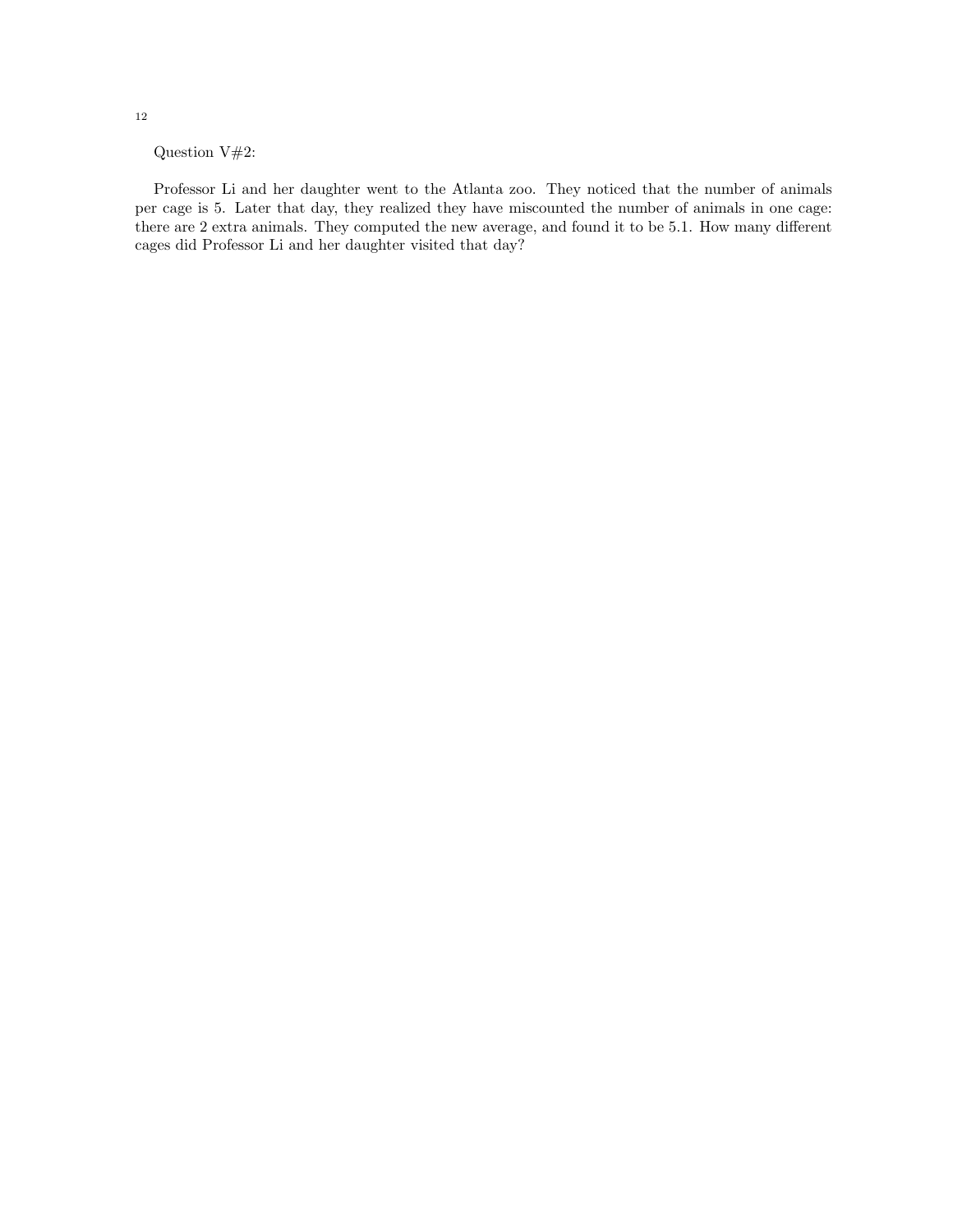## Question V#3:

Professor McCuan loves geometry. Recently, a student came to him asking for help with this problem: Three points  $(0, 0)$ ,  $(4, 0)$ , and  $(5, -3)$  lie on the circumference of a circle. Determine the center of this circle. Can you impress the professor and solve this problem?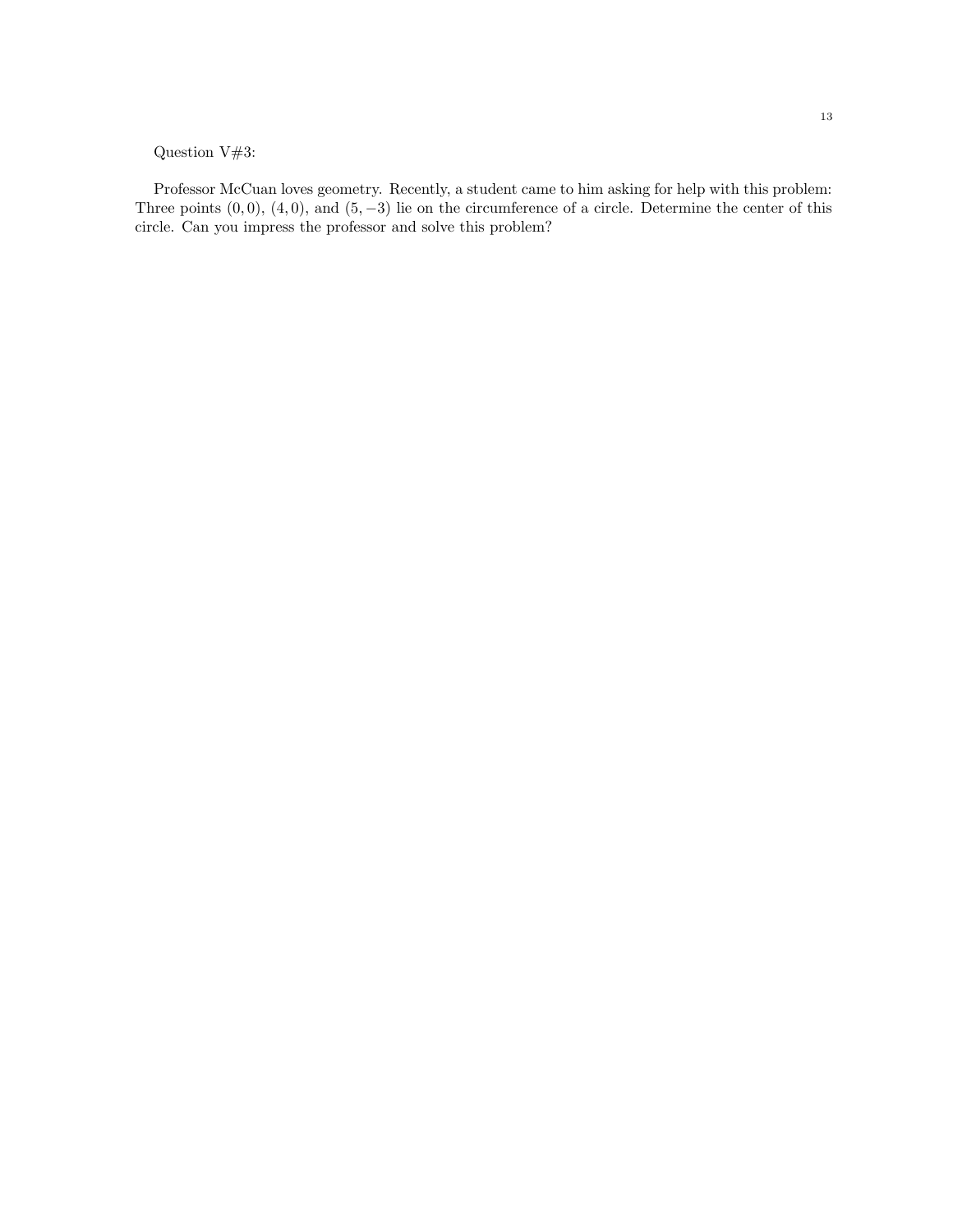Question V#4:

David likes to play with series, he wants you to evaluate  $\sum_{n=1}^{\infty} \frac{1}{n(n+2)}$ .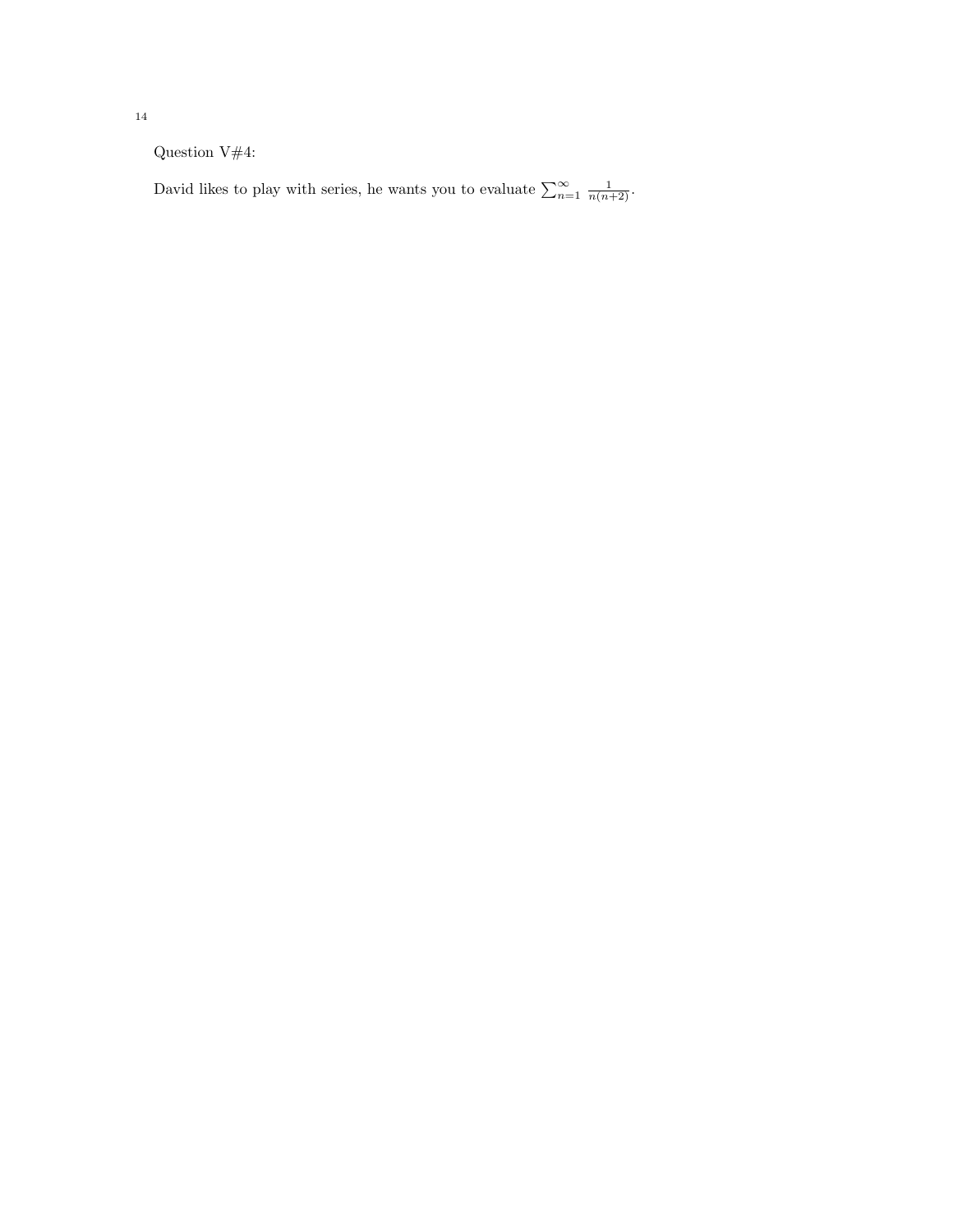Question V#5:

Two integers multiplied together gives 1000. If neither contains a zero, what is the larger of the two numbers?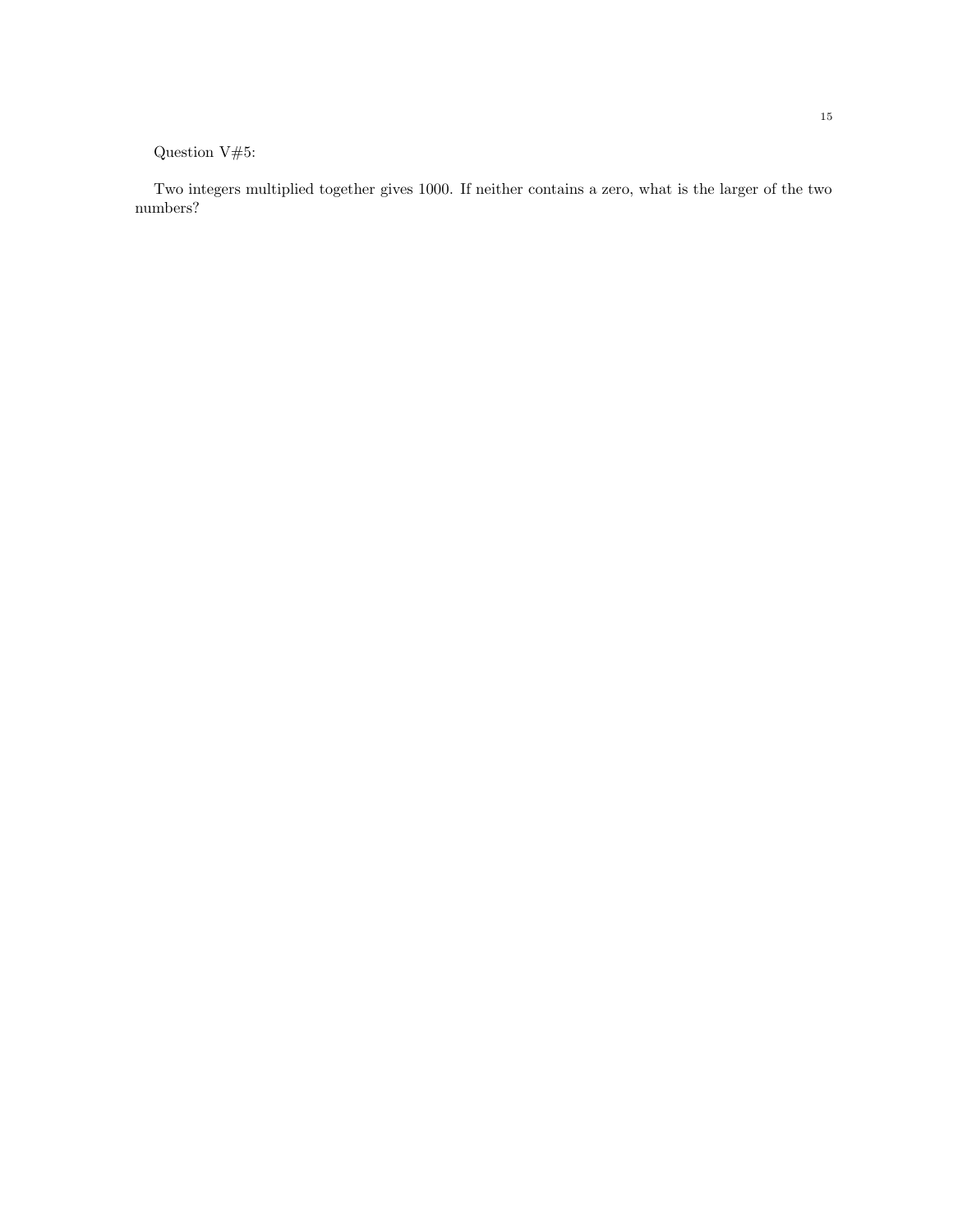Question V#6:

There were 6 people at a party. Guest A shook hand with 5 people. Guest B shook hand with 3 people. Guest C shook hand with 2 people. Guest D shook hand with 2 people. Guest E shook hand with 3 people. And guest F shook hand with 3 people. How many handshakes were exchanged?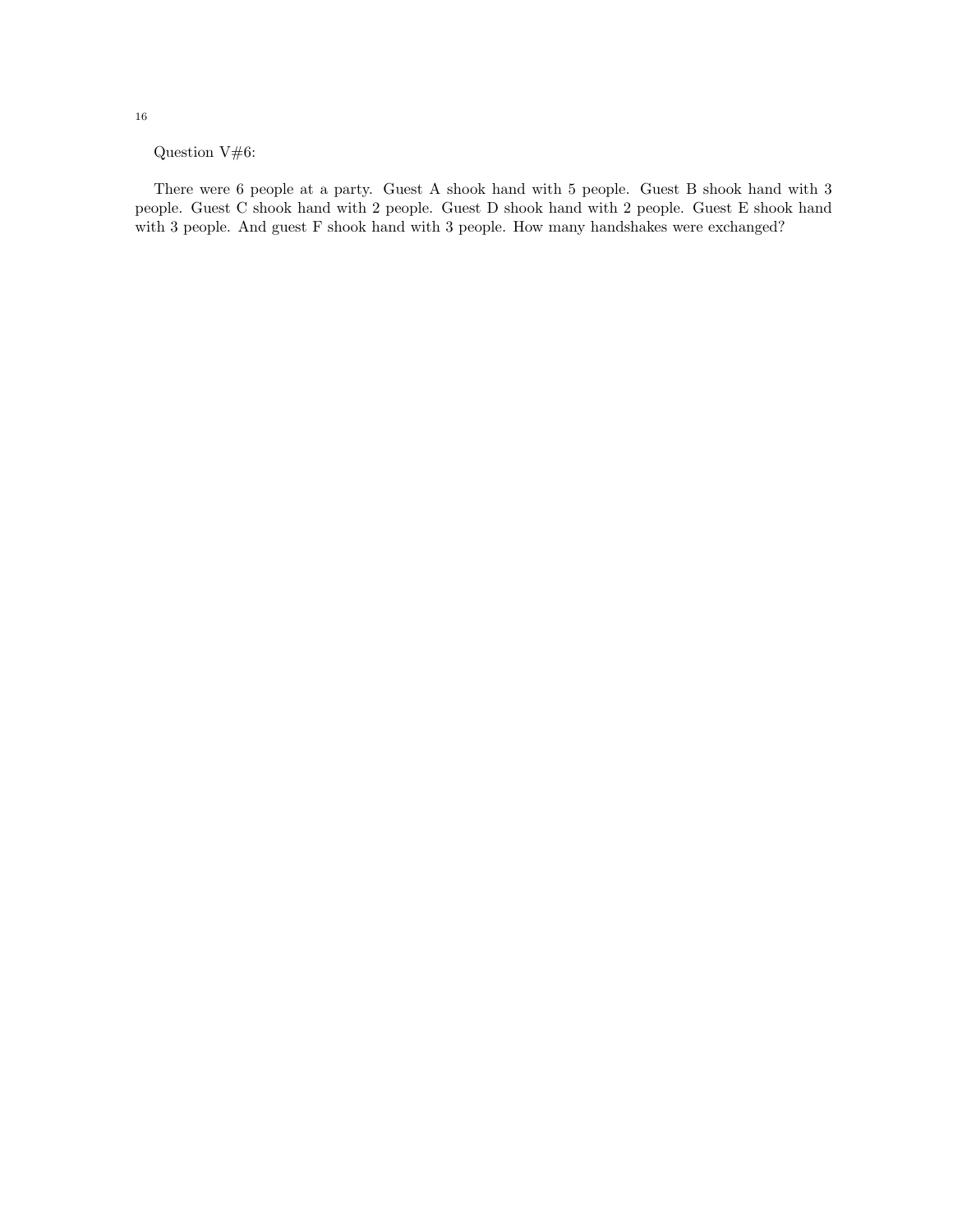## Question V#7:

Find a 3-digit number such that when multiplied by itself will yield a number whose last 3 digits are the same as our original number. We know that the last digit is a 5.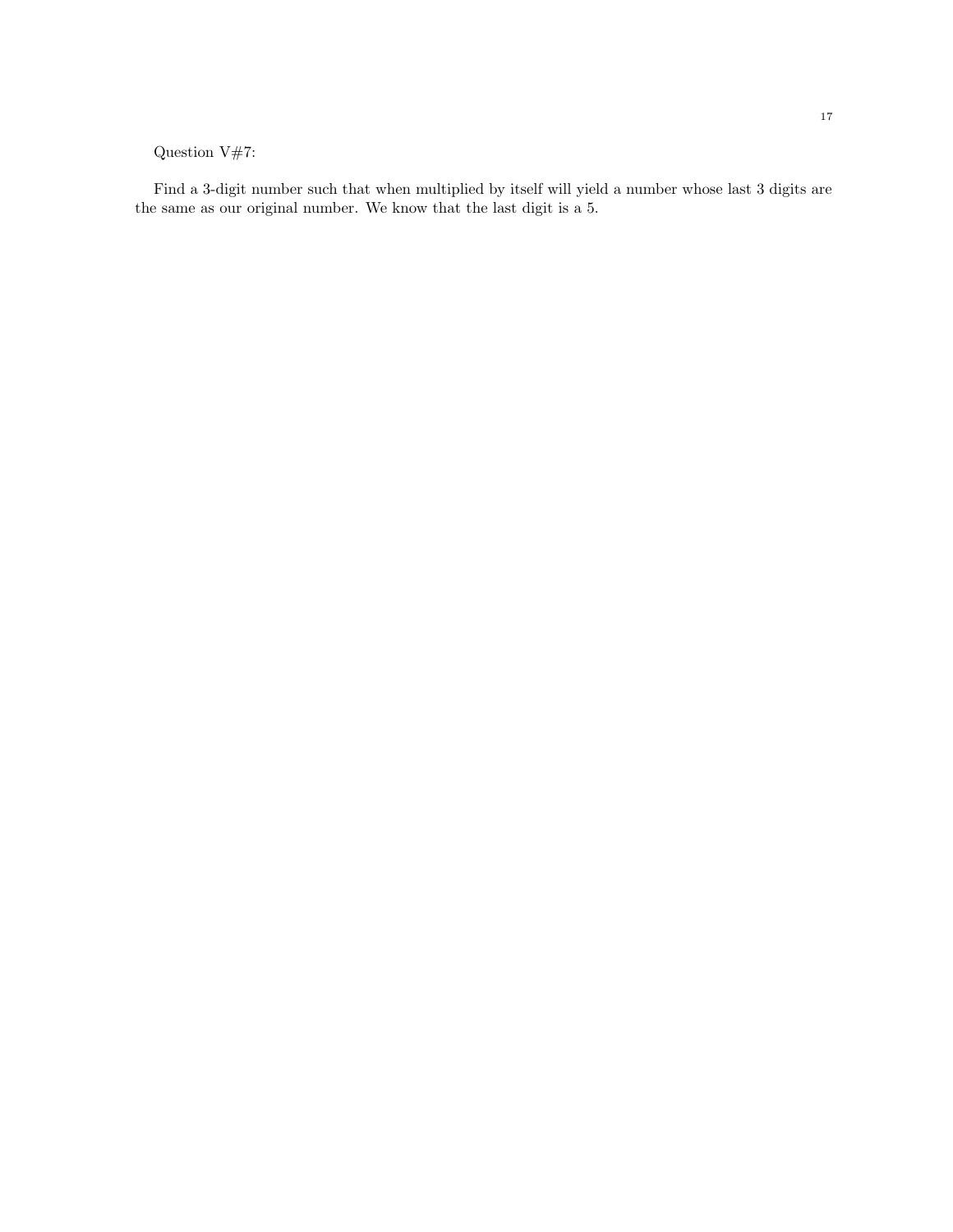Question V#8:

How many ways are there to sit 4 people around a round table with 6 seats? Only relative positions – who is to the left of whom and who is to the right of whom – count.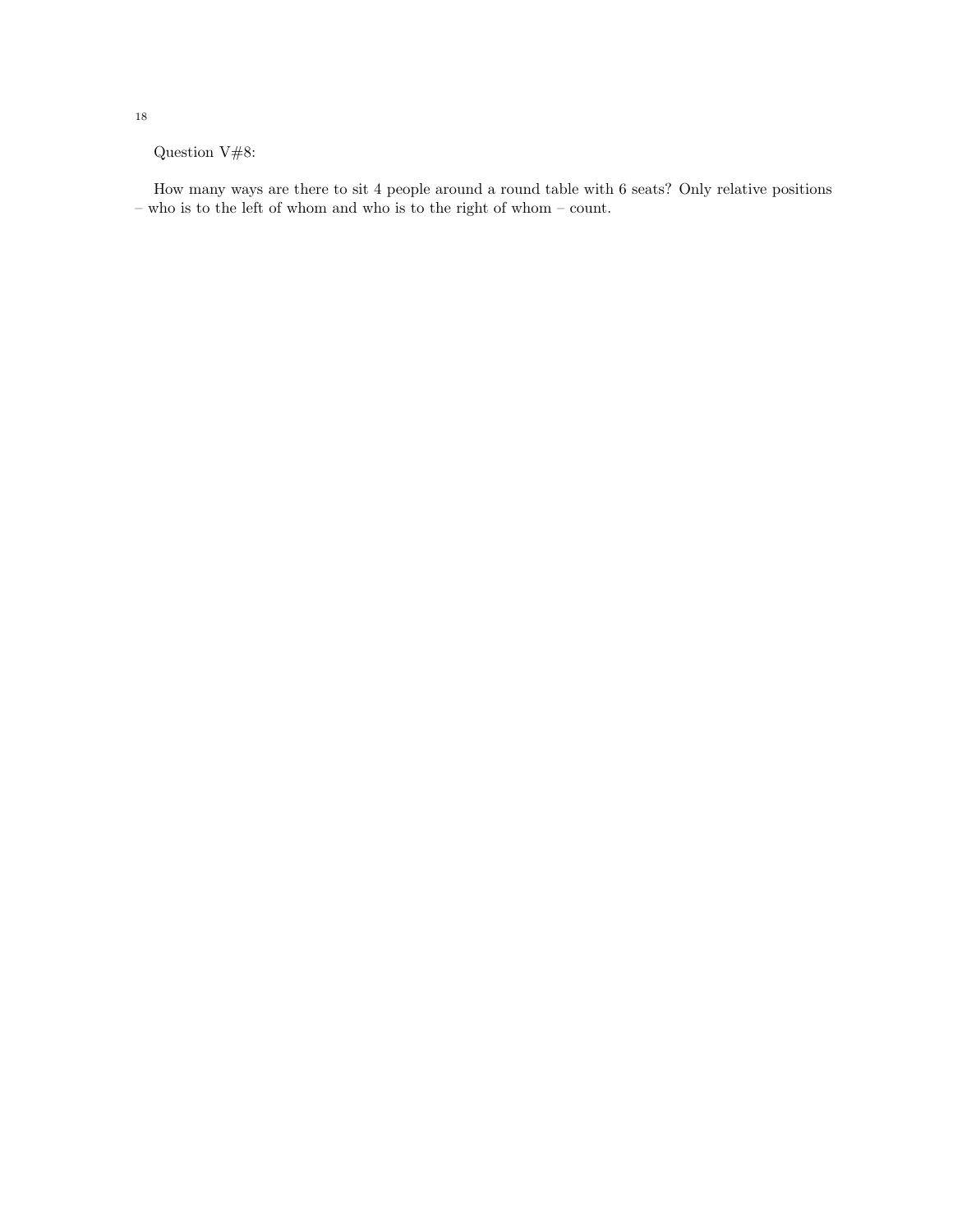## Question V#9:

Let  $\Psi_{2004} = \{\frac{1}{2004}, \frac{1}{2003}, ..., \frac{1}{2}, 1\}$ . Let  $a, b \in \Psi_{2004}$ , remove  $a, b$  and replace with  $ab + a + b$  to get a smaller set with one less element. Repeat until we are left with 1 element-set. What is this element?